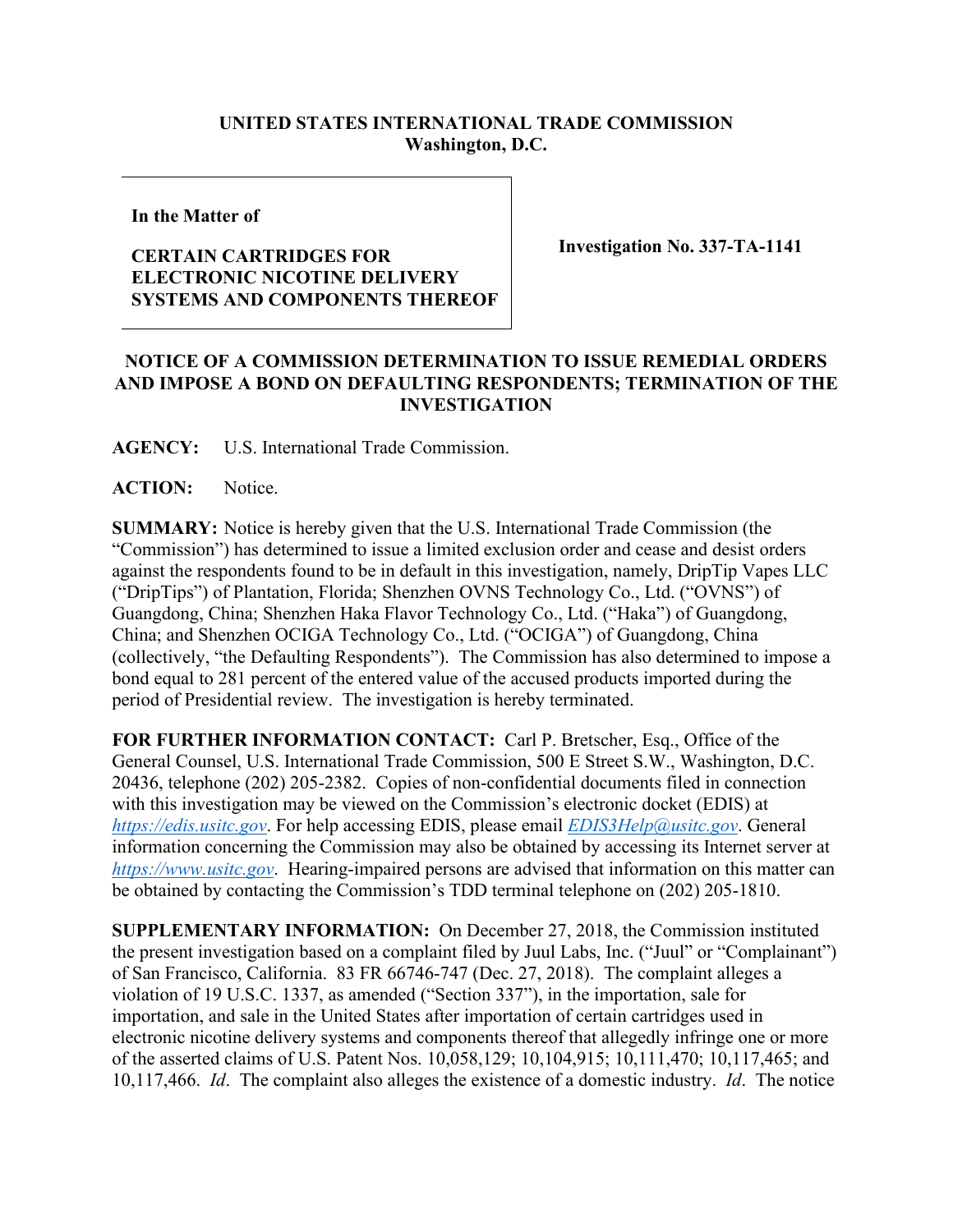of investigation named 23 respondents. *Id*. The Office of Unfair Import Investigations ("OUII") was also named as a party. *Id*.

On May 3, 2019, the presiding administrative law judge ("ALJ") found the Defaulting Respondents in default. Order No. 26 (May 3, 2019), *not rev'd*, Comm'n Notice (May 31, 2019). On September 9, 2019, Juul filed a Declaration Seeking Immediate Relief Against Defaulting Respondents. On September 19, 2019, OUII filed a response opposing Juul's declaration as premature and stating that any requested relief should be deferred until the end of the investigation.

The Commission terminated the investigation with respect to all of the other respondents through a series of settlement agreements and consent orders. Order No. 51 (Dec. 5, 2019), *not rev'd*, Comm'n Notice (Jan. 6, 2020); Order Nos. 46-50 (Nov. 18, 2019), *not rev'd*, Comm'n Notice (Dec. 16, 2019); Order No. 44 (Sept. 18, 2019), *not rev'd*, Comm'n Notice (Oct. 15, 2019); Order No. 34 (June 14, 2019), *not rev'd*, Comm'n Notice (July 10, 2019); Order No. 30 (May 15, 2019), *not rev'd*, Comm'n Notice (June 12, 2019); Order No. 25 (April 18, 2019), *not rev'd*, Comm'n Notice (May 15, 2019); Order Nos. 19-21 (Apr. 10, 2019), *not rev'd*, Comm'n Notice (May 7, 2019); Order Nos. 15, 16 (Mar. 12, 2019), *not rev'd*, Comm'n Notice (Mar. 26, 2019); Order Nos. 13, 14 (Feb. 28, 2019), *not rev'd*, Comm'n Notice (Mar. 26, 2019).

The Commission, in terminating the last active respondent from the investigation, also terminated the proceedings before the ALJ. Order No. 51 at 3 (Dec. 5, 2019), *not rev'd*, Comm'n Notice (Jan. 6, 2020). Accordingly, Juul renewed its request for relief against the Defaulting Respondents on December 12, 2019. The Commission, in the same notice that terminated the investigation with respect to the last remaining respondent, requested briefing on the issues of remedy, bonding, and the public interest. Comm'n Notice (Jan. 6, 2020). The Commission also found Juul's September 9, 2019, declaration to be moot. *Id.*

On January 13, 2020, both Juul and OUII filed statements on remedy, public interest, and bonding. On January 20, 2020, Juul filed a reply to OUII's initial submission. None of the Defaulting Respondents filed a response to either the Commission's original notice or the initial submissions filed by Juul or OUII.

Upon review of the parties' submissions, and in the absence of any response from the Defaulting Respondents, the Commission has determined to issue a limited exclusion order and cease and desist orders against the Defaulting Respondents. The Commission has further determined to set a bond equal to 281 percent of the entered value of the covered products. The investigation is hereby terminated.

The authority for the Commission's determination is contained in Section 337 of the Tariff Act of 1930, as amended (19 U.S.C. 1337), and in part 210 of the Commission's Rules of Practice and Procedure (19 CFR part 210).

While temporary remote operating procedures are in place in response to COVID-19, the Office of the Secretary is not able to serve parties that have not retained counsel or otherwise provided a point of contact for electronic service. Accordingly, pursuant to Commission Rules 201.16(a) and 210.7(a)(1) (19 CFR 201.16(a), 210.7(a)(1)), the Commission orders that the